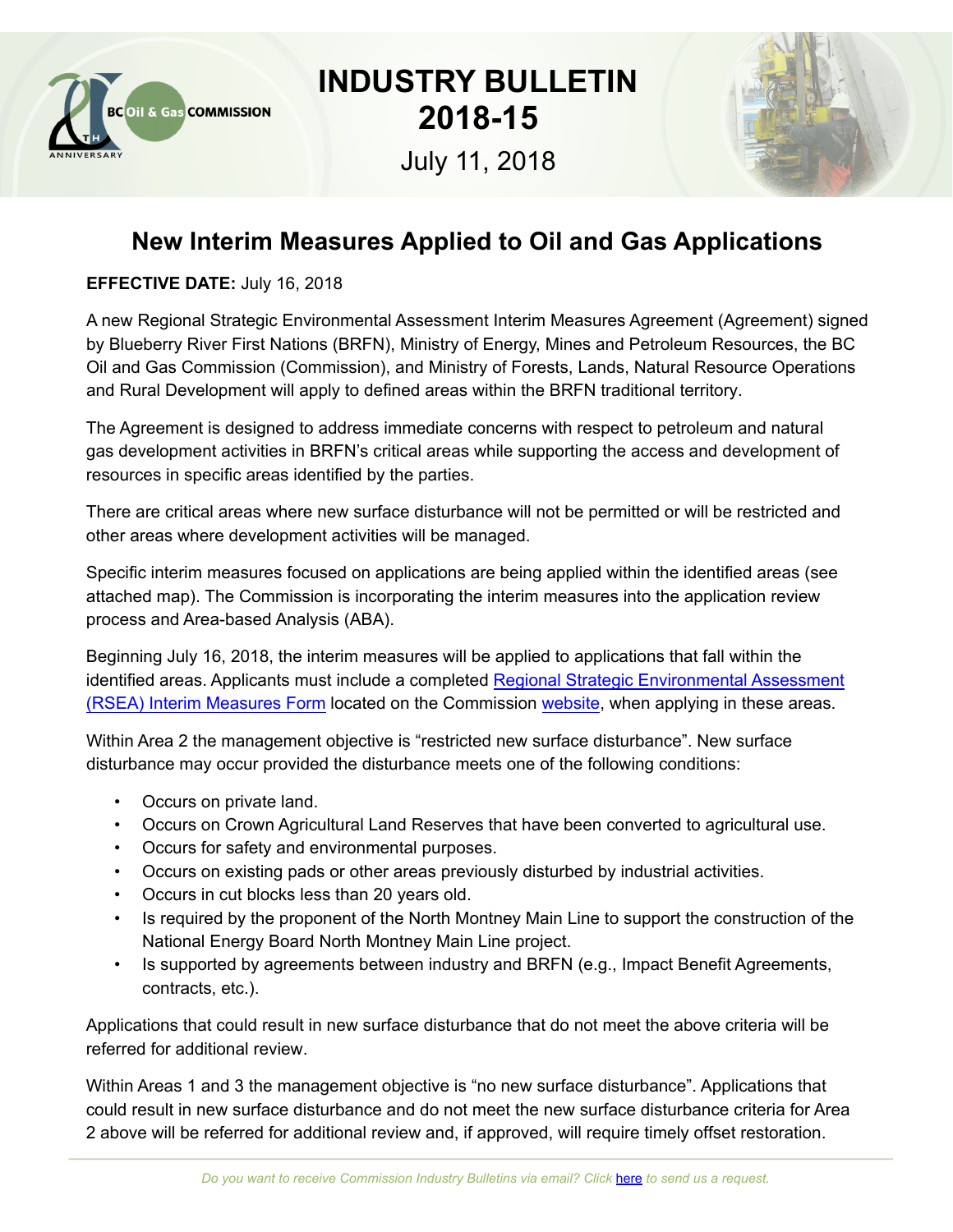Additional requirements will apply where ABA has identified the area as Enhanced Management and/ or Regulatory Policy. Operators will be required to submit a mitigation strategy for any activity impacting enhanced management and regulatory policy areas.

Further guidance on ABA will be provided in the **[Supplementary Information for Area-based Analysis](https://www.bcogc.ca/node/12693/download)** document, and the necessary ABA shapefiles and map can be found [here](ftp://ftp.bcogc.ca/outgoing/OGC_Data/Area_Based_Analysis/).

## **If you have any questions regarding this Industry Bulletin, please contact:**

Sara Dickinson Executive Director, Permit Adjudication BC Oil and Gas Commission 250-794-5253 [Sara.Dickinson@bcogc.ca](mailto:Sara.Dickinson%40bcogc.ca?subject=New%20Interim%20Measures%20Applied%20to%20Oil%20and%20Gas%20Applications)

## **For questions specific to Area-based Analysis, please contact:**

Sean Curry Executive Director, Resource Development & Environment BC Oil and Gas Commission 250-419-4486 [Sean.Curry@bcogc.ca](mailto:Sean.Curry%40bcogc.ca?subject=New%20Interim%20Measures%20Applied%20to%20Oil%20and%20Gas%20Applications)